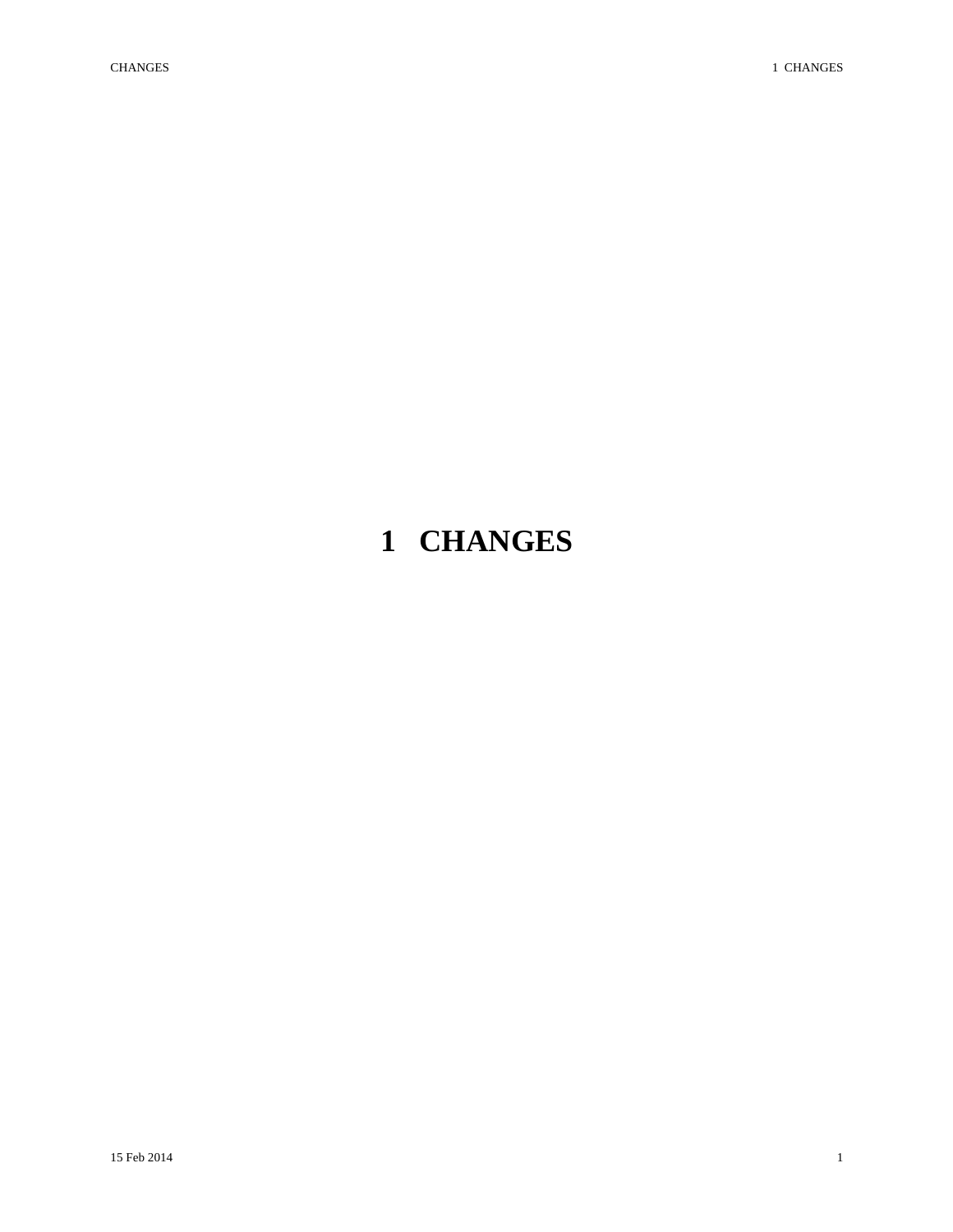## <span id="page-1-0"></span>**1.1 Description**

Refer to this document to learn what changes were made to the documents, since you've read these last time.

The most recent changes are listed first.

#### <span id="page-1-1"></span>**1.2 ???**

\* porting.pod:

```
 o Reworking and extending the porting perl modules sections [Nick
Tonkin E<lt>nick (at) tonkinresolutions.comE<gt>]
```
\* Started the following docs:

o mod\_perl internals: Apache 2.0 Integration

o Which Coding Technique is Faster

\* Reshuffled the dir/file structure to make more sense, as new docs are getting added.

### <span id="page-1-2"></span>**1.3 Wed Mar 20 21:20:20 SGT 2002**

\* docs::general::testing::testing:

```
 o add the info for differentiating between httpd-1.x and httpd-2.x
in C code. [Gary Benson E<lt>gbenson@redhat.comE<gt>]
```
\* devel::debug\_c::debug\_c:

```
 o Add Solaris core dumping instructions [Kyle Oppenheim
E<lt>kyleo@tellme.comE<gt>]
```
\* devel::benchmark::benchmark:

```
 o 'sv_catpvn vs. fprintf' and 'backticks vs XS' benchmarks [Doug
MacEachern]
```
\* devel::modperl\_style::modperl\_style

o Corrections from Tim Henigan [E<lt>t.henigan@verizon.netE<gt>]